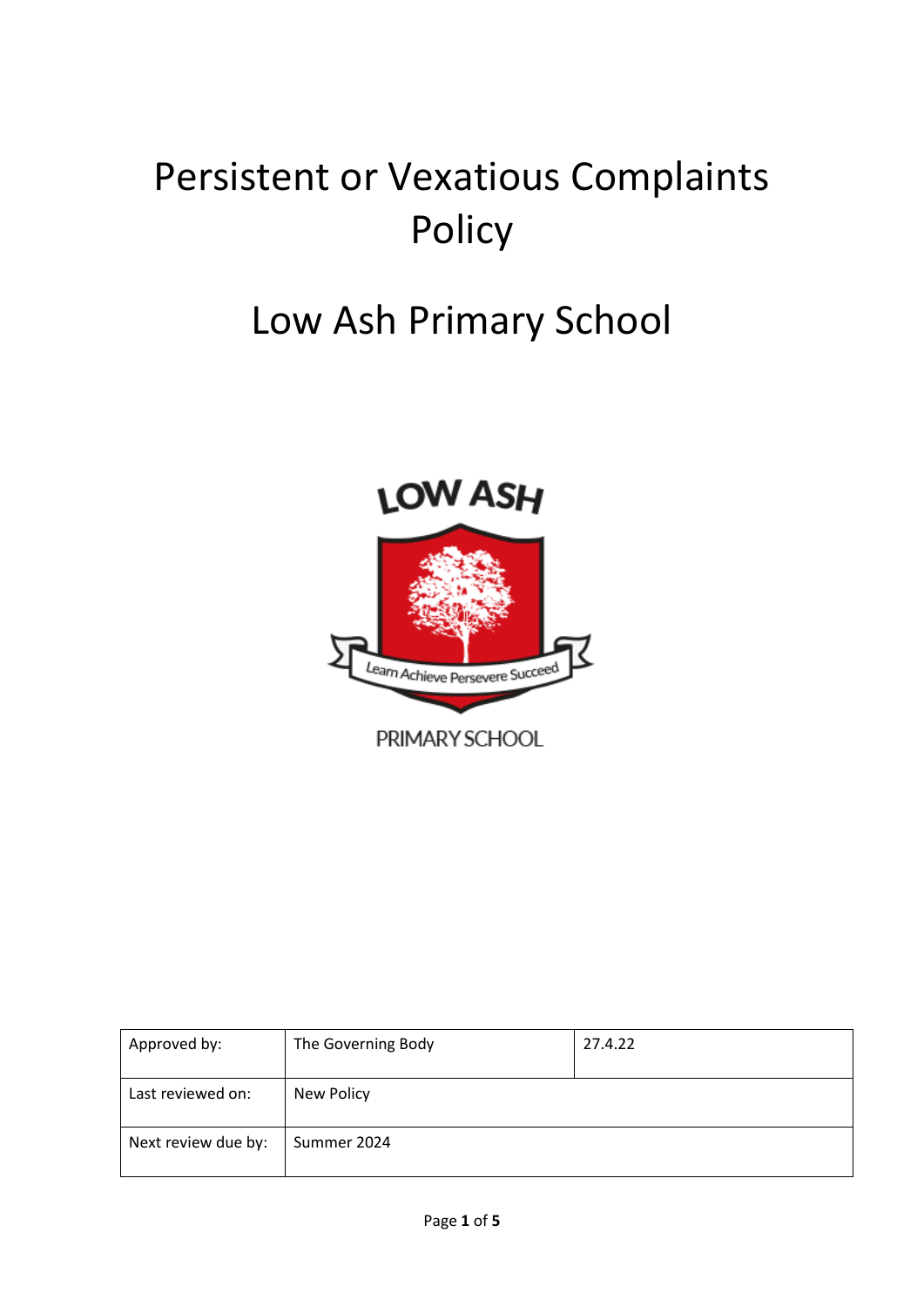### **POLICY FOR DEALING WITH PERSISTENT OR VEXATIOUS COMPLAINTS / HARASSMENT**

We acknowledge the School Standards and Framework Act 1998 that clearly states that:

*The Headteachers and staff deal with specific complaints as part of their day-to-day management of the school in accordance with the School's Complaints Procedure. The majority of complaints are handled in an informal manner and are resolved quickly, sensitively and to the satisfaction of the complainant.*

However, there are occasions when complainants behave in an unreasonable manner when raising and/or pursuing concerns. In these circumstances the school may take action in accordance with this policy.

#### 1. AIMS OF POLICY

The aims of this policy are to:

- uphold the standards of courtesy and reasonableness that should characterise all communication between the School and persons who wish to express a concern or pursue a complaint,
- support the well-being of students, staff and everyone else who has legitimate interest in the work of the School, including governors and parents,
- deal fairly, honestly and appropriately with those who make persistent or vexatious complaints and those who harass members of staff in school, outside school and including on-line, while ensuring that other stakeholders also suffer no detriment.

#### 2. HUMAN RIGHTS

2.1 In implementing this policy the School will seek to ensure that its actions are in accordance with its obligations under the Human Rights Act 1998 and the Convention Rights embodied within it in order to protect the Human Rights of both persistent complainants and all other stakeholders.

#### 3. PARENTS' EXPECTATIONS OF THE SCHOOL:

3.1 Parents/carers/members of the public who raise either informal or formal issues or complaints with the School can expect the School to:

a) regularly communicate to parents/carers in writing:

(i) clarify how and when problems can be raised with the School,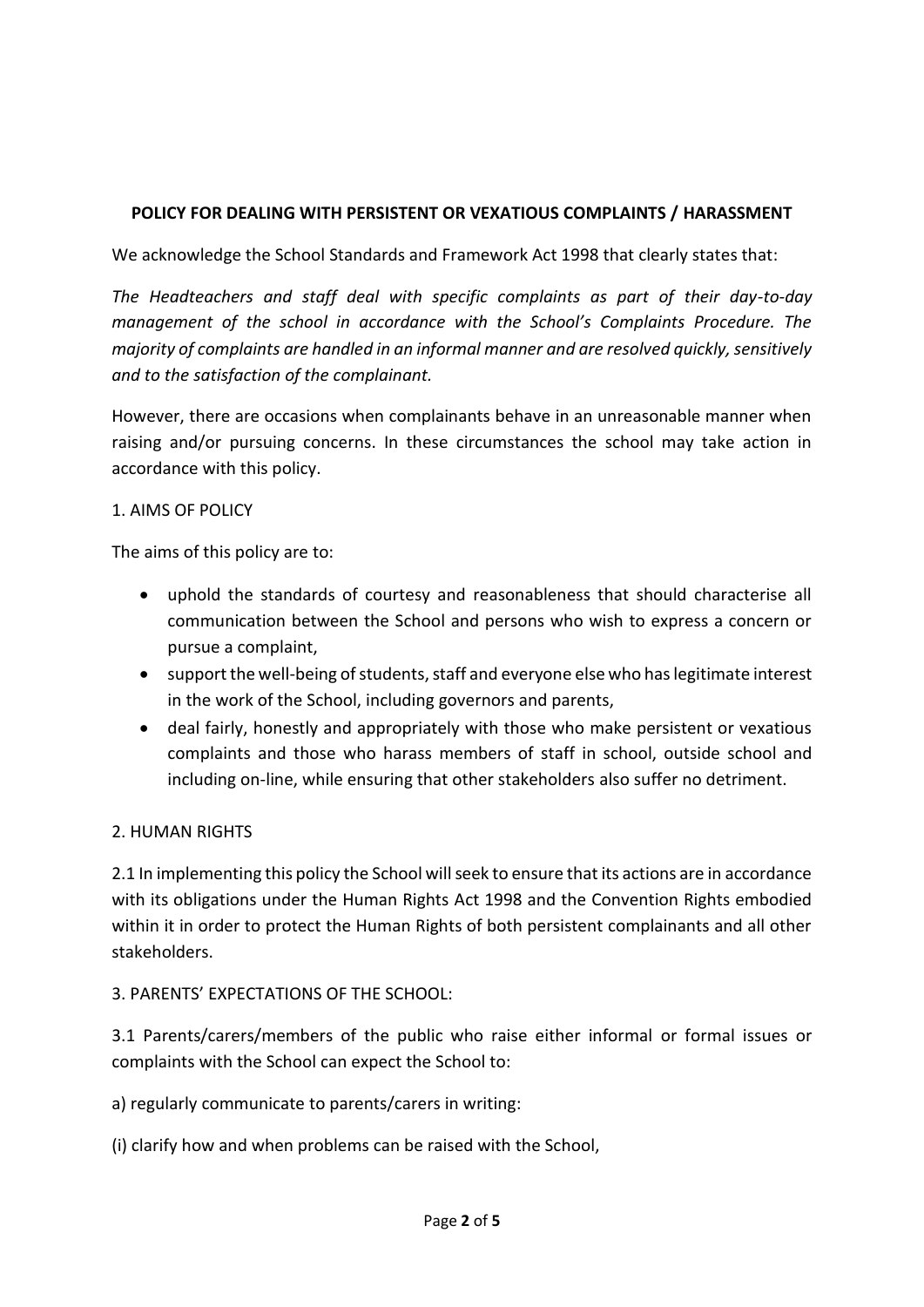(ii) provide access to the School's complaints procedure, and

(iii) the Policy for Dealing with Persistent or Vexatious Complaints and/or Harassment in **Schools** 

b) respond within a reasonable time and manner

c) be available for consultation within reasonable time limits bearing in mind the needs of the pupils/students within the school and the nature of the complaint

d) respond with courtesy and respect

e) attempt to resolve problems using reasonable means in line with the School's complaints procedure, other policies and practice and in line with guidance and advice from the Local Authority

f) keep complainants informed of progress towards a resolution of the issues raised

4. THE SCHOOL'S EXPECTATIONS OF PARENTS/CARERS/MEMBERS OF THE PUBLIC

4.1 The School can expect parents/carers/members of the public who wish to raise concerns with the School to:

- a) treat all school staff with courtesy and respect
- b) respect the needs and well-being of pupils and staff in the School
- c) avoid any aggression, verbal abuse and/or online abuse

d) recognise the time constraints under which members of staff in schools work and allow the school a reasonable time to respond. This includes not attempting to contact staff with complaints during the evening, at weekends or in holiday periods.

e) recognise that resolving a specific problem can sometimes take time

f) not to share the complaint on social media platforms such as but not limited to Facebook and WhatsApp and to follow the School's Complaints Procedure/Policy and Social Media Code of Conduct

This school will not tolerate any use, or threatened use, of violence to people or property. Parents/Carers and Members of the Public must not use any aggression, verbal abuse or online abuse when perusing a complaint and/or issue.

5. WHO IS A PERSISTENT OR VEXATIOUS COMPLAINANT?

5.1 For the purpose of this policy, a frequently persistent complainant is a parent/carer or member of the public who complains about issues, either formally or informally, or frequently raises issues that the complainant considers to be within the remit of the School and whose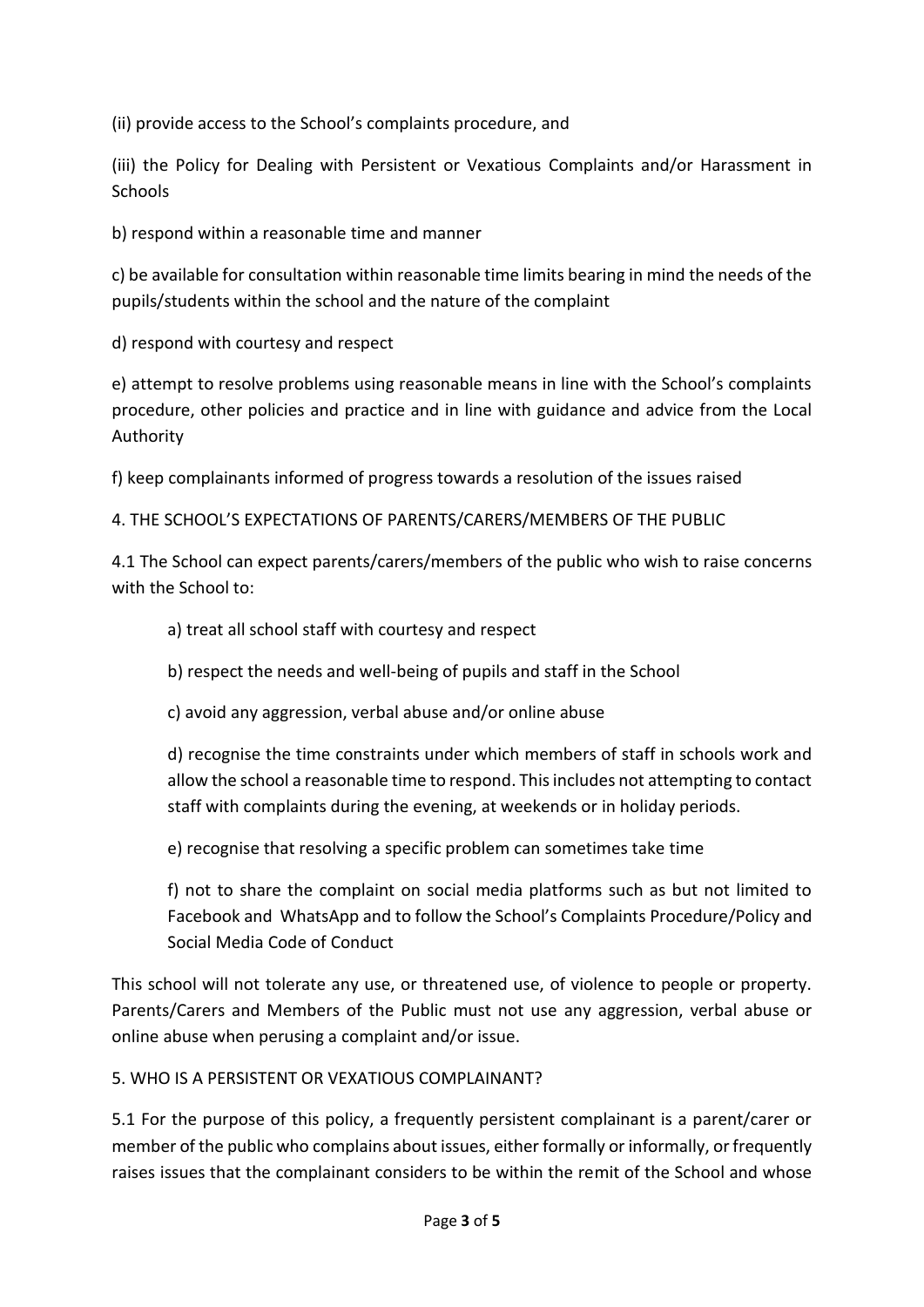behaviour is unreasonable. A vexatious complainant is one who makes complaints when there are insufficient grounds for a complaint, and/or appears to be doing so with malicious intent.

Such behaviour may be characterised by:

a) actions which are obsessive, persistent, harassing, prolific, repetitious,

b) prolific correspondence or excessive or inappropriate e-mail or telephone contact about a concern or complaint,

c) an insistence upon pursuing unsubstantial complaints and/or unrealistic or unreasonable outcomes,

d) an insistence upon pursuing complaints in an unreasonable manner,

e) an insistence upon repeatedly pursuing a complaint when the outcome is not satisfactory to the complainant but cannot be changed, for example, if the desired outcome is beyond the remit of the school because it is unlawful,

f) an insistence on repeatedly pursuing a complaint, even when the school has investigated the complaint to the satisfaction of the governors.

5.2 For the purpose of this policy, harassment is the malicious and/or unreasonable pursuit of such actions as in (a) to (e) above in such a way that they:

a) appear to be targeted over a significant period of time on one or more members of school staff and/or

b) cause ongoing distress to individual member(s) of school staff and/or

c) have a significant adverse effect on the whole/parts of the school community and/or

d) are pursued in a manner which can be perceived as intimidating and oppressive by the recipient. This could include situations where persistent demands and criticisms, whilst not particularly taxing or serious when viewed in isolation, have a cumulative effect over time of undermining confidence, well-being and health.

6. THE SCHOOL'S ACTIONS IN CASES OF PERSISTENT OR VEXATIOUS COMPLAINTS OR HARASSMENT

6.1 In the first instance the School will inform the complainant that his/her behaviour is considered to be becoming unreasonable/ unacceptable and, if it is not modified, action may be taken in accordance with this policy.